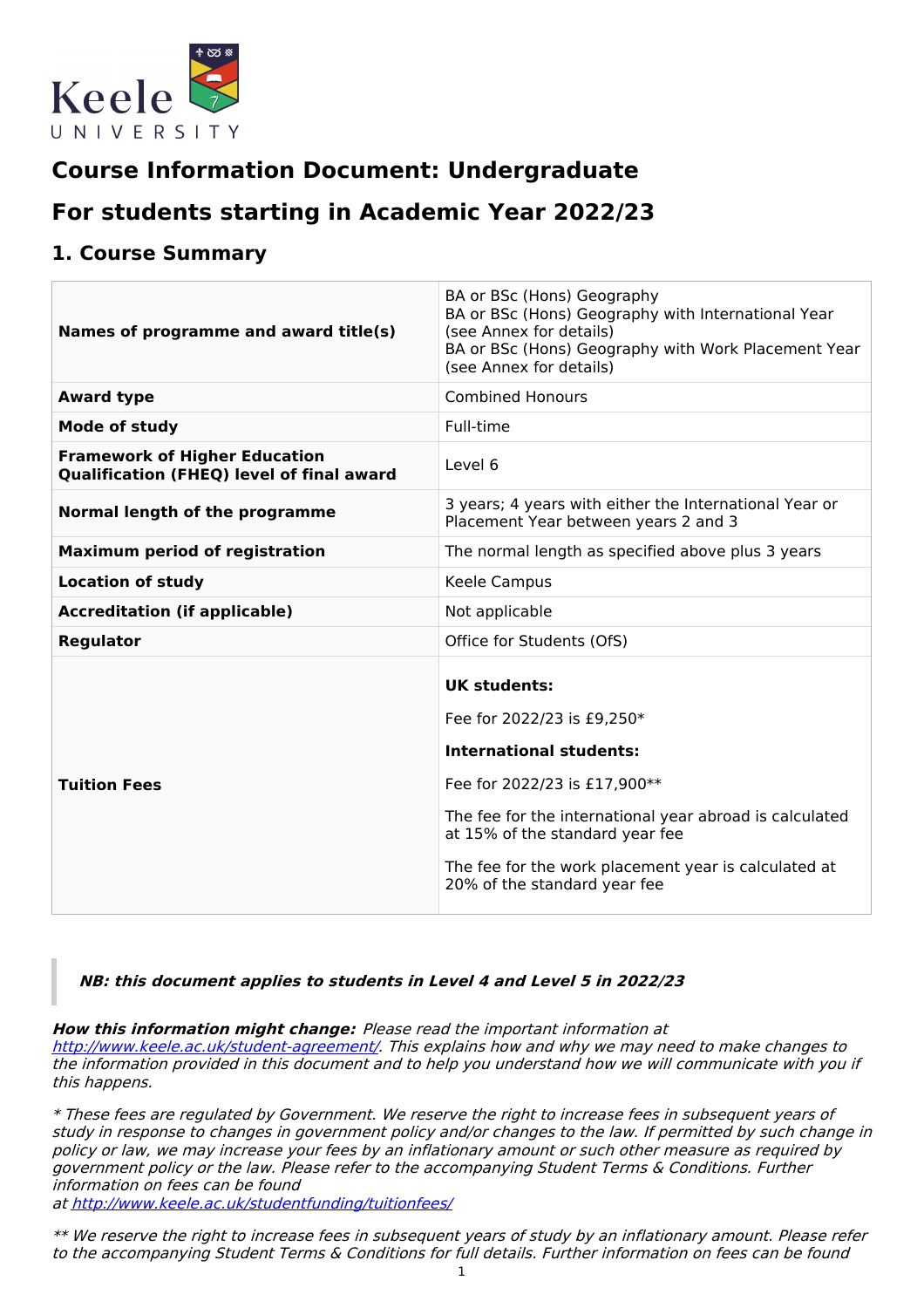## **2. What is a Combined Honours programme?**

 $NB$ : the final award varies according to the choice of subject studied alongside Geography within this Combined Honours Route. The combination of Geography with a subject from Humanities & Social Sciences will lead to the award of a BA (Hons) degree. The combination of Geography with a subject from the Natural Sciences will lead to the award of a BSc (Hons) degree.

Combined Honours degrees are degrees that are taken in two different subjects, resulting in an X and Y degree title. If you are taking a Combined Honours programme, these will be the two subjects you applied for. These are referred to as your Principal Subjects.

In a Combined Honours degree you must take at least 135 credits in each Principal Subject (270 credits in total), accrued over all three levels of study, with at least 45 credits at each level of study (Levels 4, 5 and 6) in each of two Principal Subjects (90 credits per year). The remaining available credits can be filled with modules from these subjects or other subjects entirely.

As a Combined Honours student you can choose to study just one subject in your final year of study, taking a minimum of 90 credits in this subject. This will result in an X with Y degree title.

## **3. Overview of the Programme**

Geography is the integrated study of the people, places and landscapes of the Earth and is unique in bridging the social sciences (human geography) with its understanding of the dynamics of cultures, societies and economies, and the earth sciences (physical geography) with its understanding of physical landscape and environmental processes. The following excerpt from the Royal Geographical Society explains the important role of geography in modern society:

"An understanding and enthusiasm for Geography, and the development of geographical knowledge, is essential for the 21st century in <sup>a</sup> world where population growth, rapid development, global environmental change, social and economic inequality, and resource depletion threaten the very planet on which we live. These problems place increasing burdens on cultural tolerance, the sustainable management of societies, natural resources including bio-diversity, and landscapes. Geographers have <sup>a</sup> key role to play in understanding and helping to solve these issues."

The first year involves a broad-based introductory programme that provides a platform from which knowledge, understanding and skills can subsequently be developed. The second year involves more indepth and critical exploration of key issues with Human (BA) and Physical Geography (BSc), practical "handson" experience of a range of geographical research techniques, and an opportunity to put these skills into practice during fieldwork. The final year provides the opportunity to specialise in areas of most interest to the student, by selecting from a broad range of option modules that reflect staff members' cutting-edge research interests. Fieldwork is a crucial aspect of any Geography degree programme and field excursions are integral to the programme. Students can also choose to carry out an independent research project on a topic of their choice in the final year.

## **4. Aims of the programme**

The broad aims of the programme are to enable you to:

- achieve a sound knowledge and understanding of a range of different specialisms within and approaches to Geography, while recognising both the diversity of the discipline and its unifying themes
- acquire a range of cognitive, generic and transferable skills, including practical and technical skills and techniques appropriate to Geography, and to deploy these skills to tackle a range of geographical issues and problems
- make critical assessments of sources of information, to engage effectively in their own independent research, and to communicate ideas in a concise and effective way.
- explore the key elements of current knowledge and understanding of subjects of study within Geography, including the research foundations and plural and contested nature of that knowledge and understanding.
- become expert in specific areas of the discipline or particular interest and/or relevance to future career pathways.

The Geography programme aligns itself closely with key aspects of 'The Keele Approach to Education', including interdisciplinarity, sustainability, internationality and employability:

### **Interdisciplinarity**

Geography is an explicitly interdisciplinary subject synthesising material from a broad-range of subject areas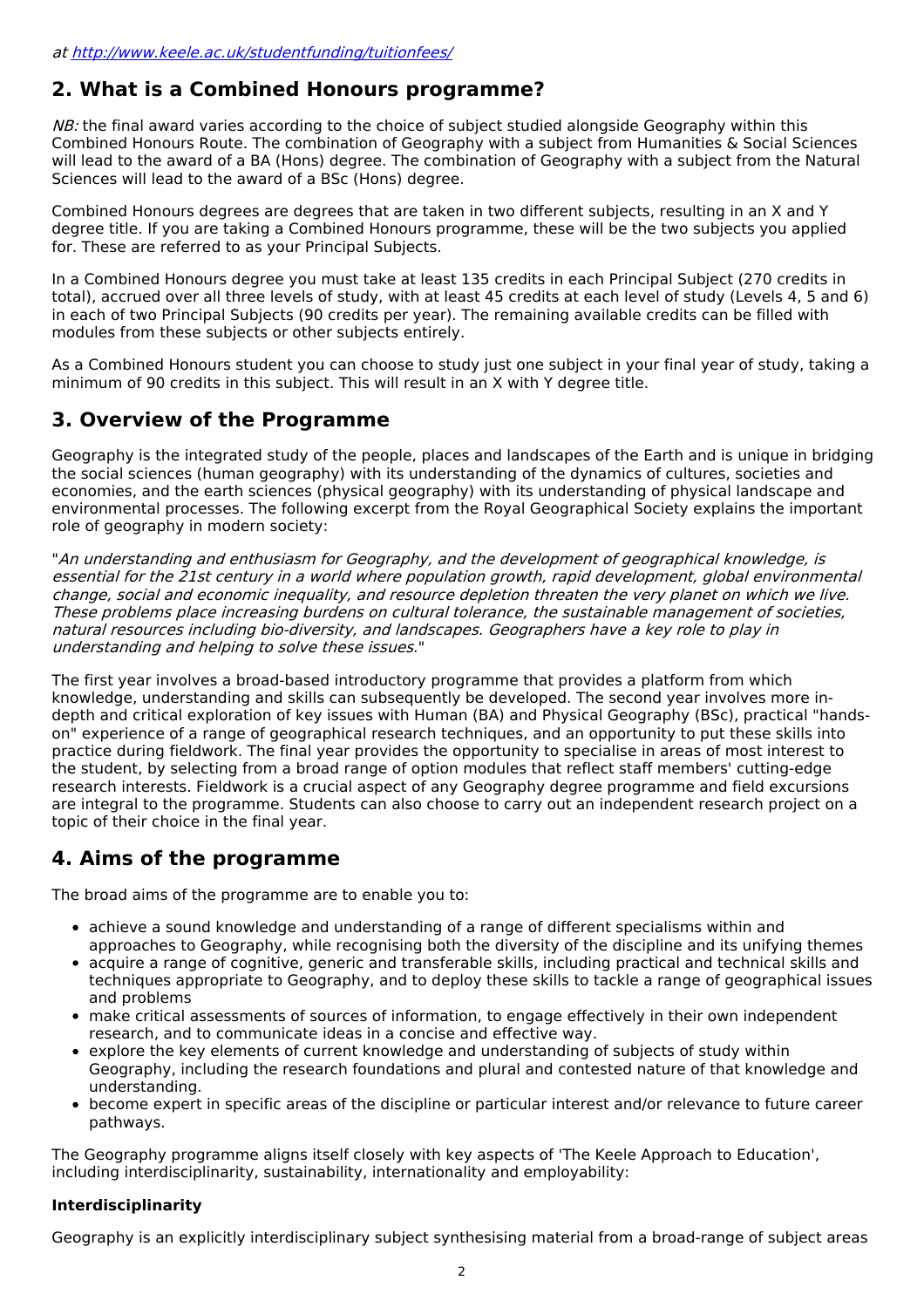such as geology, biology, history and sociology. Taught by a range of expert staff with specialisms ranging from glaciology and paleoecology to social policy and anthropology, and taking advantage of close collaboration with other courses such as Geology and Environmental Science, Geography at Keele adopts an interdisciplinary approach to teaching and encourages an interdisciplinary attitude in students and graduates. Even our most specialised Geography modules allow students to identify and explore connections with other disciplines both in research and in the application of Geography subject knowledge to specific real-world problems such as resource management and hazard mitigation.

### **Sustainability**

Interactions between people and their environment are at the heart of Geography, and the subject engages directly with challenges such as climate change, food security and energy choices. The subject matter and approach of Geography is clearly aligned with two of the core areas of sustainability identified by Bone and Agombar, HEA, 2011: living within environmental limits and using sound science responsibly. The HEFCE (2008) strategic review asserted that "Teaching (or research) that is significant for sustainable development will include a significant element related to either or both of the natural environment and natural resources, PLUS a significant element related to either or both of economic or social issues." Geography clearly addresses both the natural environment and natural resources, and also puts those issues clearly into the context of economic and social issues. All students at Levels 4, 5 and 6 will have the opportunity to study the relationship between people and the environment, including the interplay between economic development and environmental impacts.

### **Internationality**

Geography focuses explicitly on processes and phenomena that occur at a range of scales including the global scale. These can range from the examination of migration and the flows of people to the local and regional impacts of climate change. It is at its very core about achieving an insight into the way the world works that transcends physical and political boundaries and gives students a thorough appreciation of the international global context of local issues. Geography as a scientific and applied discipline is conducted as an international enterprise by scientists and practitioners from across the globe, and Geography students will engage with their work to encounter international case studies, people and issues. In some topics, such as attitudes to the exploitation of Arctic resources, conflicting opinions are based on national affiliations or local contexts, and students are required to understand how those different international perspectives influence attitudes to the environment in their field of study. Many topics in Geography are explicitly transnational and our teaching explicitly requires students to take an international perspective to scientific and applied issues. All Geography students are encouraged to consider opportunities for periods of international study, and all have the opportunity to engage in international work in their final-year dissertation project. Geography at Keele focuses on the global context of local issues, and all students encounter transnational topics and international practitioners on a global stage. This is reflected with our options of overseas and/or UK-based fieldwork.

### **Employability**

Geography students acquire a wide range of skills that are directly relevant both in vocationally specific Geographical careers and in non-Geography employment. Career-relevance is embedded within our course, parts of which (e.g. 2nd year practical programme) were developed in consultation with industrial partners to ensure that employability skills were included. Other learning opportunities include GGE's Undergraduate Research Opportunities Programme (UROP) - this allows students to gain invaluable experience of research outside of their immediate studies, whilst further enhancing skills and employability.

In evidence to the UK Parliament Commons Select Committee on Business Innovation and Skills in 2010, Richard Waite, Managing Director of ESRI UK, said that "Studying geography and learning how to utilise geographic information gives new employees many of the key skills that businesses are crying out for... But if business needs geographers now, this will be even more true in the future. Location is becoming increasingly recognised as an important factor in decision making." "A survey of 200 business leaders across the public and private sectors showed that the skills they are looking for in future employees are critical thinking (nominated by 78 per cent of businesses leaders as key for graduates), advanced analytical skills (76 per cent), understanding and interpreting complex data (71 per cent), advanced technology skills (57 per cent) ... all of which can be gained through <sup>a</sup> geography degree... As <sup>a</sup> company we therefore place <sup>a</sup> high value on the teaching of geography in Higher Education. ...there is evidence that the generic skills acquired through the study of geography are in high demand right across the business sector."

## **5. What you will learn**

The intended learning outcomes of the programme (what students should know, understand and be able to do at the end of the programme), can be described under the following headings:

- Subject knowledge and understanding
- Subject specific skills
- Intellectual skills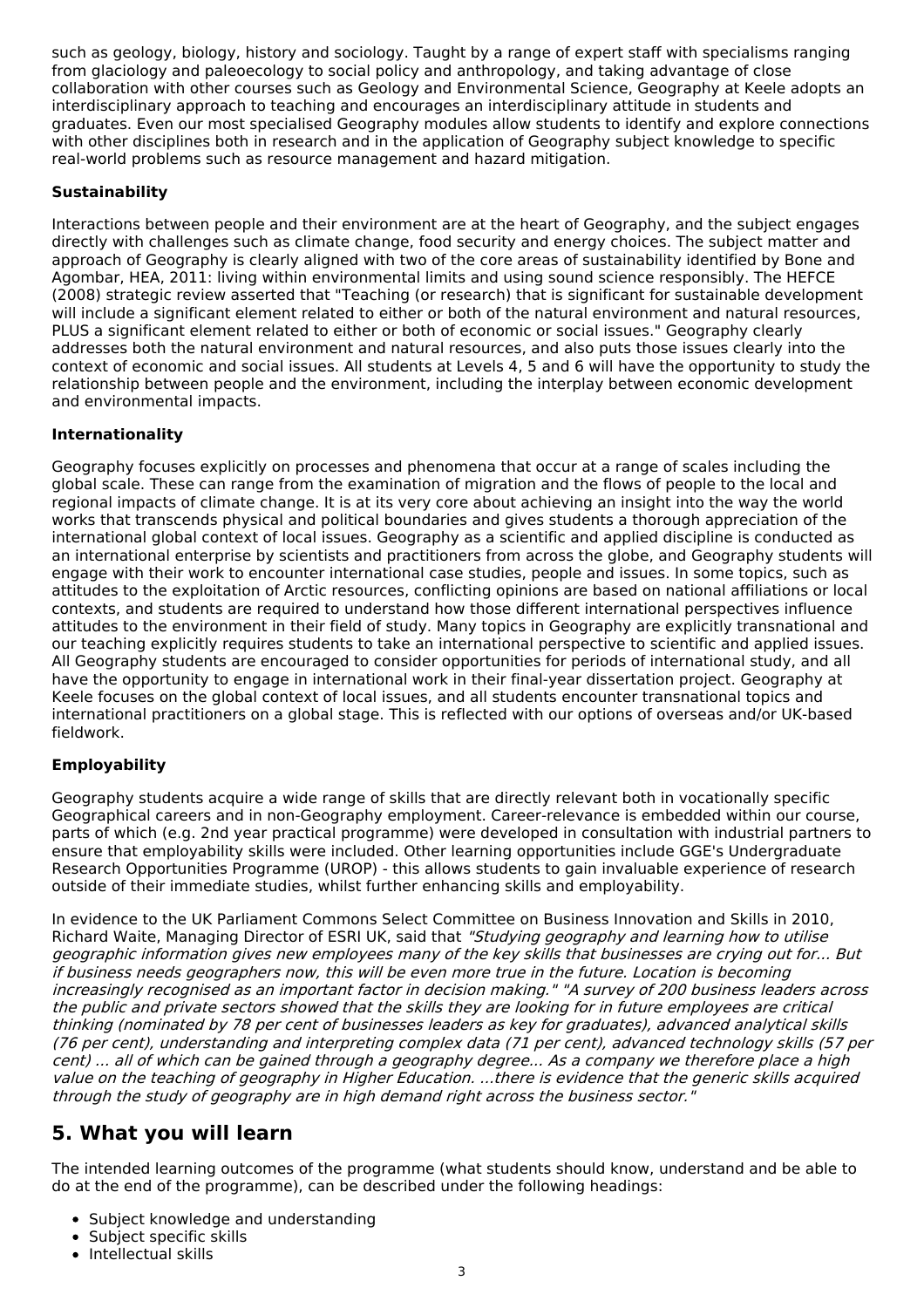Employability skills

## **Subject knowledge and understanding**

Successful students will be able to demonstrate knowledge and understanding of:

- the interdependence of human and physical aspects of the geographical environment
- the contribution of research to the development of geographical knowledge
- the dynamic, plural and contested nature of the discipline
- patterns of spatial variation as dynamic characteristics of the human and physical environment
- characteristics, diversity and interdependence of places outside their own everyday experience
- the way that human and physical environments change through time
- the significance of spatial and temporal scale in human and physical processes
- diverse manners of representing human and physical environments
- the use of systems at a range of scales to conceptualise patterns, processes, interactions and change in the human and physical world
- different methodological strategies used in the observation, analysis, interpretation and representation of geographical information
- applications and limitations of Geography in problem solving, equitable and sustainable development, and improving quality of life

Teaching and learning employed to achieve these outcomes includes: formal classes (lectures, practicals, seminars, workshops and field courses); directed reading and engagement with VLE resources; independent study and reflection. The development of subject-specific knowledge is a key element of the programme that is most explicitly addressed within the lecture-based modules. The final-year dissertation provides an explicit opportunity in the latter stages of the programme to apply knowledge and understanding to the resolution of a geographical research project.

Assessment of subject-specific knowledge and understanding is achieved by a broad range of assessment types including: formative assessment in individual meetings or small-group seminars, coursework essays, posters, technical reports, literature reviews, reflective diaries, dissertations, field-course assessments, inclass and online tests, and oral presentations.

### **Subject specific skills**

Successful students will be able to:

- plan, design and execute a piece of research in Geography, including production of a final report
- undertake effective fieldwork with due regard for safety and risk assessment
- work safely in a scientific laboratory, with awareness of standard procedures
- prepare effective maps and diagrams using a range of appropriate technologies
- employ a variety of technical, statistical, qualitative and laboratory-based methods for the collection and analysis of spatial, social, and environmental information
- assess and use different types of documentary data sources
- combine and interpret different types of geographical evidence
- recognise moral and ethical issues involved in geographical debates
- effectively employ a range of specialist software to address a variety of geographical problems (e.g. use of GIS software to visualise and analyse geographical data)

The subject-specific skills listed above are taught most explicitly through the practical and field courses that form key components of modules in years 1 (Academic, Professional and Fieldwork Skills) and 2 (Practical Human Geography, Environmental Impact Assessment: Practical Geographical and Environmental Skills, Space and Society, Earth's Changing Landscapes). Students have the explicit opportunity to deploy a range of skills and techniques within the final-year ISP module (Double or Single Dissertation).

Assessment of students' subject-specific skills is achieved primarily through practical assignments and portfolios, formative exercises, field course exercises and projects, a formal research proposal and risk assessment, and the final-year dissertation.

### **Intellectual skills**

Successful students will be able to:

- assess the merits of contrasting theories, explanations and policies
- analyse and solve problems
- make reasoned decisions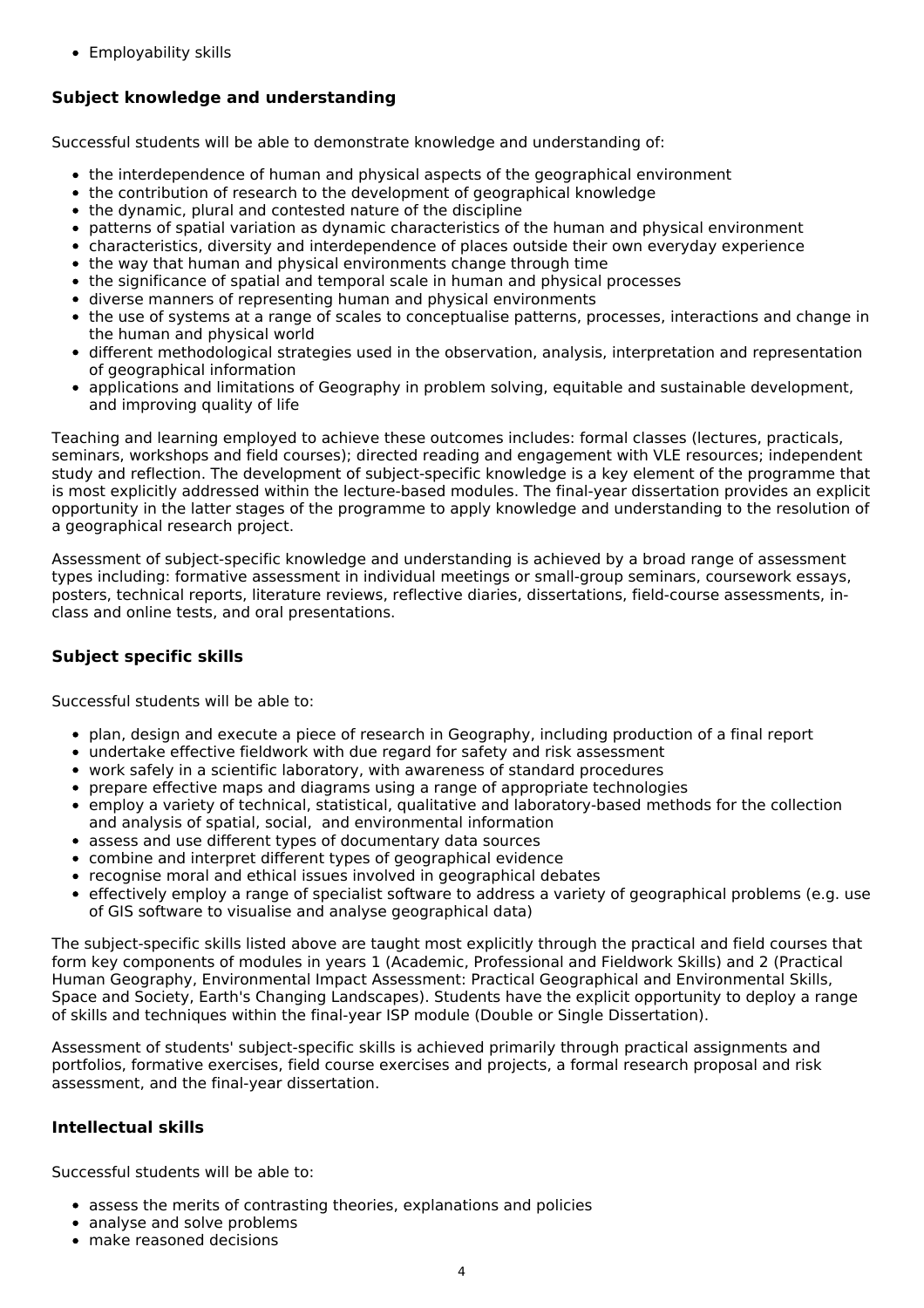- evaluate evidence and make critical judgements
- make critical interpretations of data and text
- abstract and synthesise information
- develop a reasoned argument
- take responsibility for their own learning and develop a habit of reflection upon that learning
- make effective use of a broad range of literature sources (e.g. search for relevant books and journal articles and assess their quality and reliability).

Intellectual skills are developed throughout the programme but are addressed most explicitly within the practicals and field courses in year 1 (Academic, Professional and Fieldwork Skills); the practicals, seminars and field courses in year 2 (Practical Human Geography, Environmental Impact Assessment: Practical Geographical and Environmental Skills, Space and Society, Earth's Changing Landscapes); and the dissertation supervision meetings in the final year. Particular attention is paid to key transition skills in the year 1 practical programme, covering for example essay writing skills and information literacy skills. Students also have the opportunity to learn additional intellectual skills within the Personal Development theme of the Keele Approach to Education and through engagement with away day sessions run in collaboration with Student Learning.

Assessment of intellectual skills is achieved through a range of means including group discussions, coursework and examination essays, literature reviews, reflective diaries, practical exercises, practical exercises, fieldwork exercises and the final-year dissertation.

### **Employability skills**

Employability Skills are embedded within the modules in all three years in order to equip students with core skills and knowledge, which are transferable into post-University experience. In addition, where relevant, modules seek to highlight relevant employment opportunities for geography graduates and in some cases involve activities and assignments that replicate those undertaken in related professions (e.g. Environmental Impact Assessment: Practical Geographical and Environmental Skills, Water in the Environment). Students can also elect to take a work-placement module in year 2 that provides an explicit opportunity to gain direct experience of a professional working environment.

Successful students will develop proficiency in the following skill sets:

- Written communication skills: The development of written communication skills is a key element of the programme and students are required to complete various written assignments in all three years including essays, poster presentations, technical reports and a large dissertation. Specific training is provided within the year 1 module Academic, Professional and Fieldwork Skills in particular, which addresses relevant skills including referencing and academic writing skills
- Oral presentation skills: Students gain experience in oral presentation skills within various modules including the year 1 module Academic, Professional and Fieldwork Skills, the year 2 overseas and/or UKbased field courses and various option modules
- Communication skills: Students are encouraged to discuss and debate ideas within small-seminar sessions within year 1. In addition, students are continually encouraged to discuss specific aspects of their work with their peers and with their module tutors.
- Problem solving skills: The ability to resolve problems with complex solutions is an important part of the programme and is included within a range of module assessments and fieldwork activities
- Fieldwork skills: Students are introduced to a range of field skills such as surveying during the course of the degree programme. They are also trained in risk assessment techniques that are central to safe working in the field
- Numeracy skills: Numerous practical exercises include the analysis and manipulation of numerical datasets. The first year practical programme in particular involves the geographical application of a variety of statistical techniques
- Independent research skills: Successful completion of the degree programme requires students to work independently. This ranges from the wider reading required to expand on material covered within the lectures, to the final completion of a major independent research project in year 3
- Information literacy skills: Effective engagement with a range of advanced sources requires the development of sophisticated search skills and an ability to engage with material at the forefront of the discipline. These skills are introduced in the year 1 module Academic, Professional and Fieldwork Skills and further developed in years 2 and 3 of the programme
- Team working: Team work is an integral part of the field courses in years 1 and 2 and students therefore have numerous opportunities to work as part of a team. Some modules include assessments that require students to work as a group (e.g. Environmental Impact Assessment: Practical Geographical and Environmental Skills)
- IT skills: Key IT skills are taught to all undergraduates at the beginning of Year 1. Instruction is given in core software applications (e.g. spreadsheet software) so that all students have the same level of core knowledge of essential computing techniques. Particular emphasis is placed on the use of industrystandard GIS software (ArcGIS) to analyse, visualise and integrate spatial datasets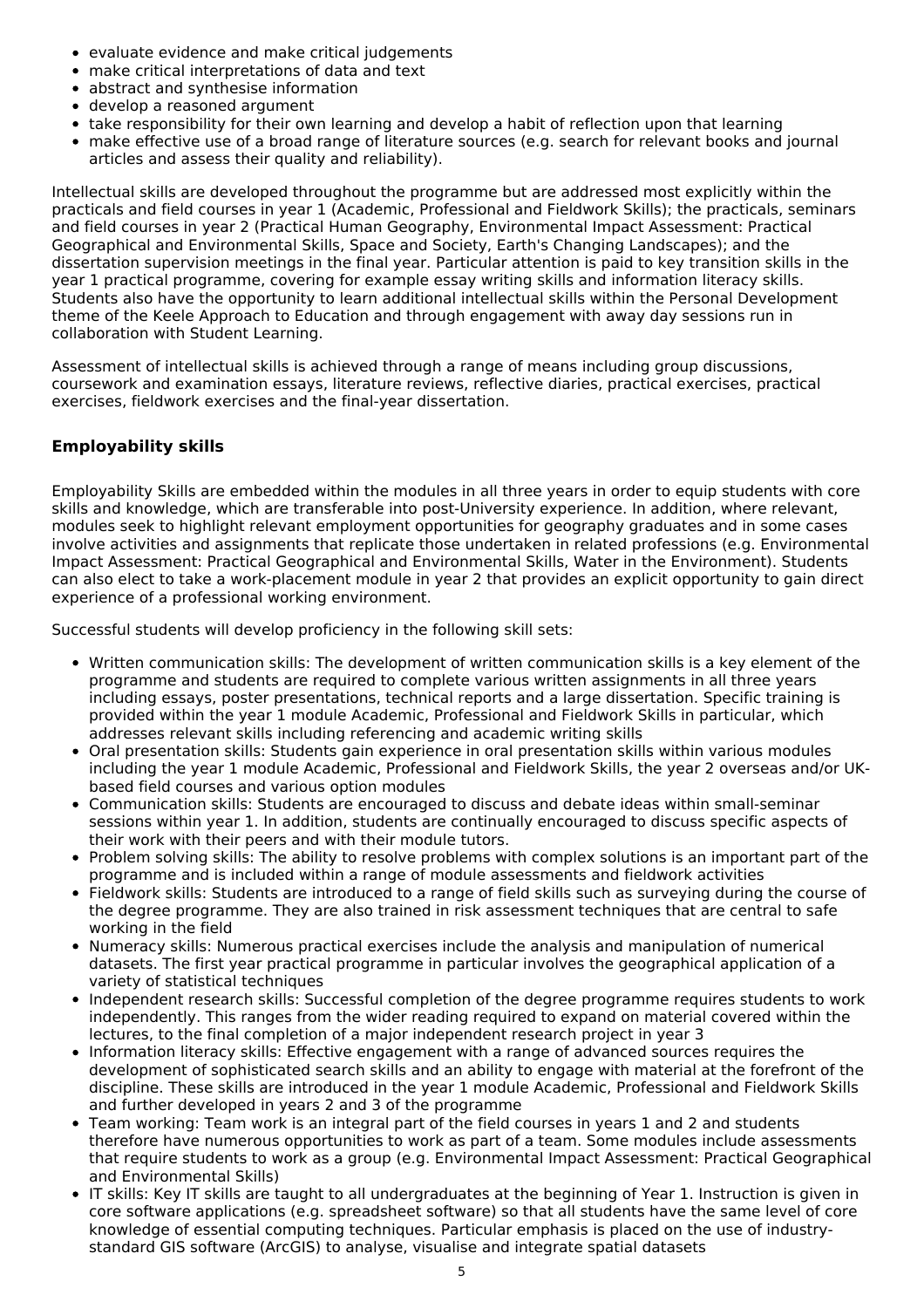Personal and professional development: The first-year module Academic, Professional and Fieldwork Skills module addresses the challenge posed by the transition from Secondary to Higher Education and consequently focuses on introducing students to the key study skills required to work effectively in a university environment (e.g. time management, note taking, use of feedback and reflection, how to find relevant literature, referencing and plagiarism etc.).

### **Keele Graduate attributes**

Geography at Keele University is proud of its distinctive educational environment, which is designed to enable students to develop into *distinctive graduates* able to balance *specialist and expert knowledge* with a broad outlook and an independent approach. Keele identifies a set of distinctive graduate attributes that characterise successful Keele students.

The content, structure and intended learning outcomes of our programme, which are described in this Programme Specification, are explicitly designed to facilitate the achievement of these capabilities.

Specifically, we provide:

- opportunities throughout Geography to develop the subject-specific skills and knowledge that are at the heart of the programme
- opportunities throughout Geography to develop personal and professional attributes, abilities and attitudes appropriate to lifelong learning, employability and citizenship
- opportunities within the wider Keele framework to develop a broad set of attributes that are not subject specific but define an intellectually well-rounded and confident graduate
- a supportive network of staff within Geography who aim to demonstrate these attributes by their own example and who are dedicated to working alongside students exploring and developing them as they progress through the programme.

Engagement with the Geography degree programme will enable you to develop your intellectual, personal and professional capabilities. At Keele, we call these our ten Graduate Attributes and they include independent thinking, synthesizing information, creative problem solving, communicating clearly, and appreciating the social, environmental and global implications of your studies and activities. Our educational programme and learning environment is designed to help you to become a well-rounded graduate who is capable of making a positive and valued contribution in a complex and rapidly changing world, whichever spheres of life you engage in after your studies are completed. The preceding sections in the Programme Specification illustrate the ways in which these attributes can be achieved through what we include in the course.

Further information about the Graduate Attributes in the context of Keele's Approach to Education can be found at: <http://www.keele.ac.uk/journey/>

### **6. How is the programme taught?**

Learning and teaching methods used on the programme vary according to the subject matter and level of the module. They include the following:

- Lectures
- Field courses
- Practical classes
- Project work
- Seminars, group presentations and workshops
- Individual progress interviews, including personal development planning
- Directed reading and independent study
- A research dissertation
- Interactive online e-learning via the Keele Learning Environment (KLE)

Apart from these formal activities, students are also provided with regular opportunities to talk through particular areas of difficulty, and any special learning needs they may have, with their Personal Tutors or module lecturers on a one-to-one basis.

## **7. Teaching Staff**

Geography is a modular degree programme taught within the School of Geography, Geology and the Environment, which includes lecturers with expertise in Geography, Earth Sciences and Environmental Sciences. All Geography teaching staff are actively involved in Geography research and/or scholarship and most are internationally recognised experts in their fields.

Geographers have won the annual Keele University "Excellence in Teaching" award a number of times,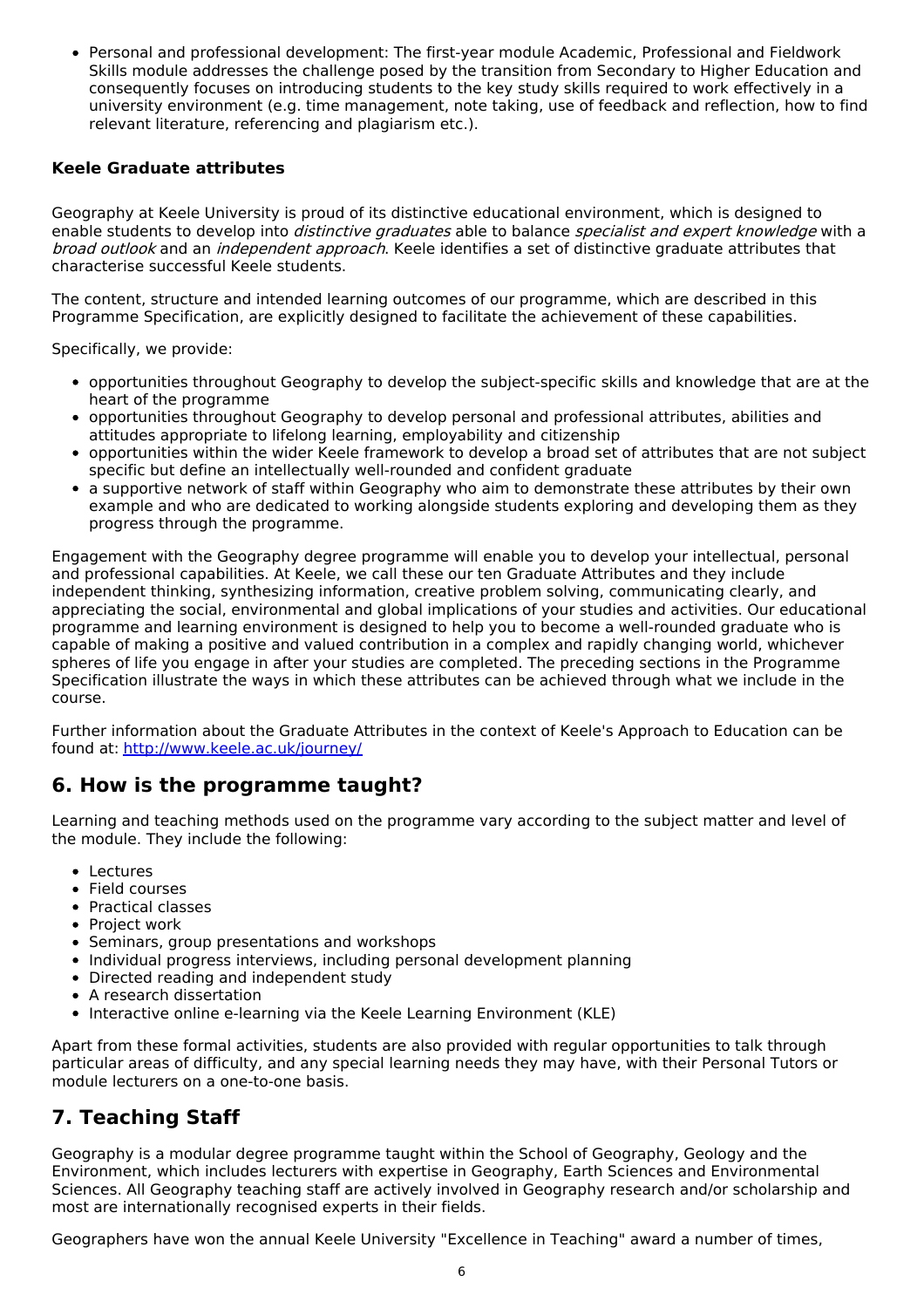including individual awards for excellence in teaching and a team award for excellence to the whole programme. Staff details are available at <http://www.keele.ac.uk/gge/people/>

The University will attempt to minimise changes to our core teaching teams, however, delivery of the programme depends on having a sufficient number of staff with the relevant expertise to ensure that the programme is taught to the appropriate academic standard.

Staff turnover, for example where key members of staff leave, fall ill or go on research leave, may result in changes to the programme's content. The University will endeavour to ensure that any impact on students is limited if such changes occur.

## **8. What is the structure of the Programme?**

The academic year runs from September to June and is divided into two semesters. The number of weeks of teaching will vary from course to course, but you can generally expect to attend scheduled teaching sessions between the end of September and mid-December, and from mid-January to the end of April. Our degree courses are organised into modules. Each module is usually a self-contained unit of study and each is usually assessed separately with the award of credits on the basis of 1 credit = 10 hours of student effort. An outline of the structure of the programme is provided in the tables below.

There are three types of module delivered as part of your programme. They are:

- Compulsory modules a module that you are required to study on this course;
- Optional modules these allow you some limited choice of what to study from a list of modules;
- Elective modules a free choice of modules that count towards the overall credit requirement but not the number of subject-related credits.

A summary of the total credit requirements per year is as follows, with a minimum of 90 subject credits (compulsory plus optional) required for each year across both of your Principal Subjects. This document has information about *Geography* modules only; please also see the document for your other subject.

For further information on the content of modules currently offered, including the list of elective modules, please visit: <https://www.keele.ac.uk/recordsandexams/modulecatalogue/>

| Year    | <b>Compulsory</b> | <b>Optional</b> |     | <b>Electives</b> |     |
|---------|-------------------|-----------------|-----|------------------|-----|
|         |                   | Min             | Max | Min              | Max |
| Level 4 | 60                |                 | U   | υ                | 0   |
| Level 5 | 30                | 30              | 30  | U                | 0   |
| Level 6 | 0                 | 45              | 60  | O                | 15  |

### **Level 4**

60 compulsory credits for BSc students:

| <b>Compulsory modules</b>                           | <b>Module Code</b> | <b>Credits</b> | <b>Period</b> |
|-----------------------------------------------------|--------------------|----------------|---------------|
| Academic, Professional and Fieldwork Skills         | ESC-10068          | 15             | Semester 1-2  |
| Fundamentals of Physical Geography                  | ESC-10039          | 15             | Semester 1    |
| People and the Environment                          | ESC-10041          | 15             | Semester 2    |
| Climate Change: The Scientific and Societal Context | ESC-10066          | 15             | Semester 2    |

60 compulsory credits for BA students: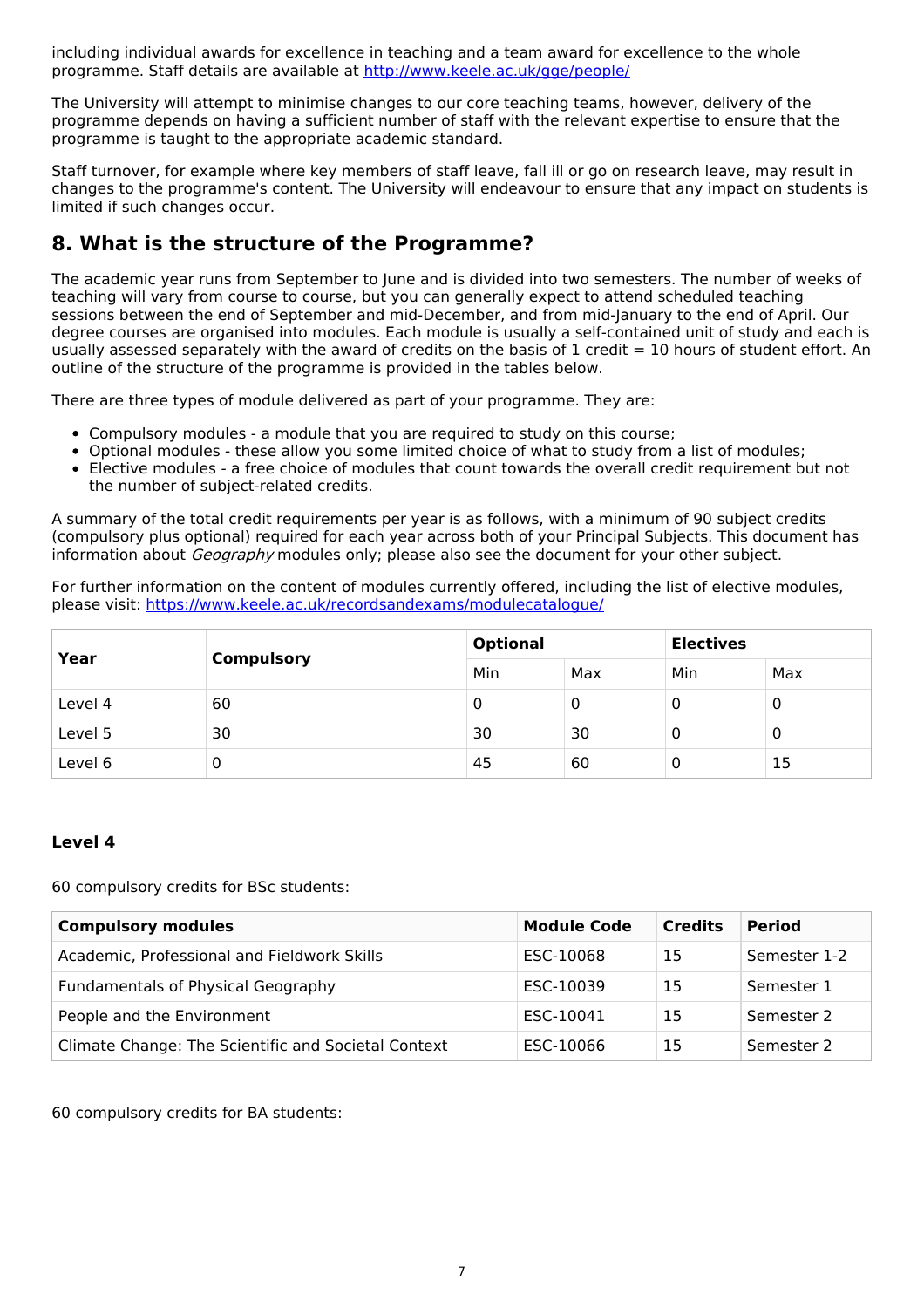| <b>Compulsory modules</b>                           | <b>Module Code</b> | <b>Credits</b> | <b>Period</b> |
|-----------------------------------------------------|--------------------|----------------|---------------|
| Academic, Professional and Fieldwork Skills         | ESC-10068          | 15             | Semester 1-2  |
| Human Geographies                                   | GEG-10013          | 15             | Semester 1    |
| People and the Environment                          | ESC-10041          | 15             | Semester 2    |
| Climate Change: The Scientific and Societal Context | ESC-10066          | 15             | Semester 2    |

#### **Level 5**

Students require 60 credits which MUST include the following modules plus 30 credits from modules of their choice:

30 compulsory credits for BSc students:

| <b>Compulsory modules</b>                                                                  | <b>Module</b><br>Code | <b>Credits Period</b> |          |
|--------------------------------------------------------------------------------------------|-----------------------|-----------------------|----------|
| Environmental Impact Assessment: Practical Geographical and<br><b>Environmental Skills</b> | ESC-20108             | 15                    | Semester |
| Earth's Changing Landscapes                                                                | ESC-20110             | 15                    | Semester |

30 compulsory credits for BA students:

| Compulsory modules        | <b>Module Code</b> | <b>Credits</b> | <b>Period</b> |
|---------------------------|--------------------|----------------|---------------|
| Space and Society         | GEG-20015          | 15             | Semester 1    |
| Practical Human Geography | GEG-20010          | 15             | Semester 1    |

## **Module Lists**

### **Level 5**

| <b>Optional modules</b>                               | <b>Module Code</b> | <b>Credits</b> | <b>Period</b> |
|-------------------------------------------------------|--------------------|----------------|---------------|
| Cartography and Geographic Information<br>Science     | ESC-20102          | 15             | Semester 1    |
| Water in the Environment                              | ESC-20100          | 15             | Semester 2    |
| Geographical and Environmental Field<br><b>Skills</b> | ESC-20106          | 15             | Semester 2    |
| <b>Making Better Worlds</b>                           | GEG-20046          | 15             | Semester 2    |

## **Level 6**

Students take either 60 credits from the optional modules below. Students may take no more than one of the ISP (Independent Study Project) modules on this list, and do not need to take a Geography ISP as long as there is an ISP included within their overall Combined Honours module diet.

In year 3 there is the option to choose to specialise in one of your subjects, taking a minimum of 90 credits in this subject rather than taking modules from both subjects.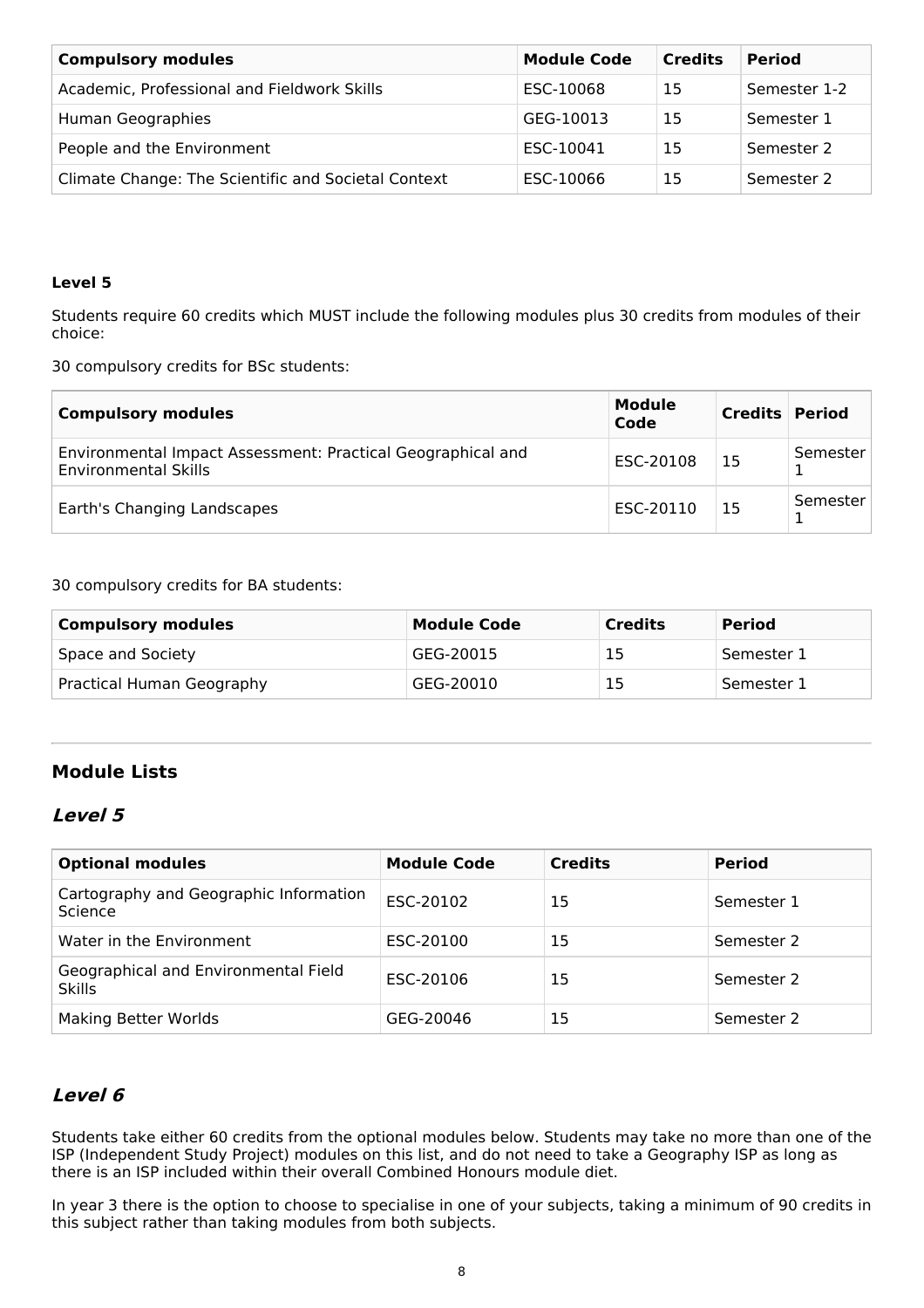Combined Honours have the option to take 15-credit ISP module (GEG-30006). Major route students have the option to take the 30-credit project (GEG-30008).

These ISP options are comparable to SH routes and major routes in other schools in the faculty. The availability of modules at Level 6 may depend on modules taken at Level 5.

NB: generally 'ESC' modules are BSc focused and 'GEG' modules are BA focused. Those with an asterisk (\*) are relevant to BSc and BA students.

The range of Level 6 modules currently includes:

| <b>Optional modules</b>                                         | <b>Module Code</b> | <b>Credits</b> | <b>Period</b> |
|-----------------------------------------------------------------|--------------------|----------------|---------------|
| <b>Glaciers and Glacial Geomorphology</b>                       | ESC-30006          | 15             | Semester 1    |
| Natural Hazards                                                 | ESC-30009          | 15             | Semester 1    |
| <b>Global Environmental Change</b>                              | ESC-30018          | 15             | Semester 1    |
| Applied GIS*                                                    | ESC-30044          | 15             | Semester 1    |
| Ecotoxicology and Risk Assessment                               | ESC-30056          | 15             | Semester 1    |
| <b>Sustainability Consultancy</b>                               | ESC-30060          | 15             | Semester 1    |
| Postcolonialism in South Asia                                   | GEG-30015          | 15             | Semester 1    |
| Economic Development and<br><b>Environmental Transformation</b> | GEG-30016          | 15             | Semester 1    |
| Animals and Society                                             | GEG-30021          | 15             | Semester 1    |
| Work Placement Year*                                            | ESC-30042          | 120            | Semester 1-2  |
| Geography Double Dissertation - ISP*                            | GEG-30006          | 30             | Semester 1-2  |
| Geography (Single) Dissertation - ISP*                          | GEG-30008          | 15             | Semester 1-2  |
| Advanced Fieldwork in Geography*                                | GEG-30027          | 15             | Semester 1-2  |
| <b>Coastal Environments</b>                                     | ESC-30027          | 15             | Semester 2    |
| The Science of Soil                                             | ESC-30058          | 15             | Semester 2    |
| Inspirational Landscapes                                        | GEG-30014          | 15             | Semester 2    |
| <b>Rural Geographies</b>                                        | GEG-30020          | 15             | Semester 2    |
| <b>Health Inequalities</b>                                      | GEG-30029          | 15             | Semester 2    |

If you choose to specialise in this subject in your final year you will study the following modules: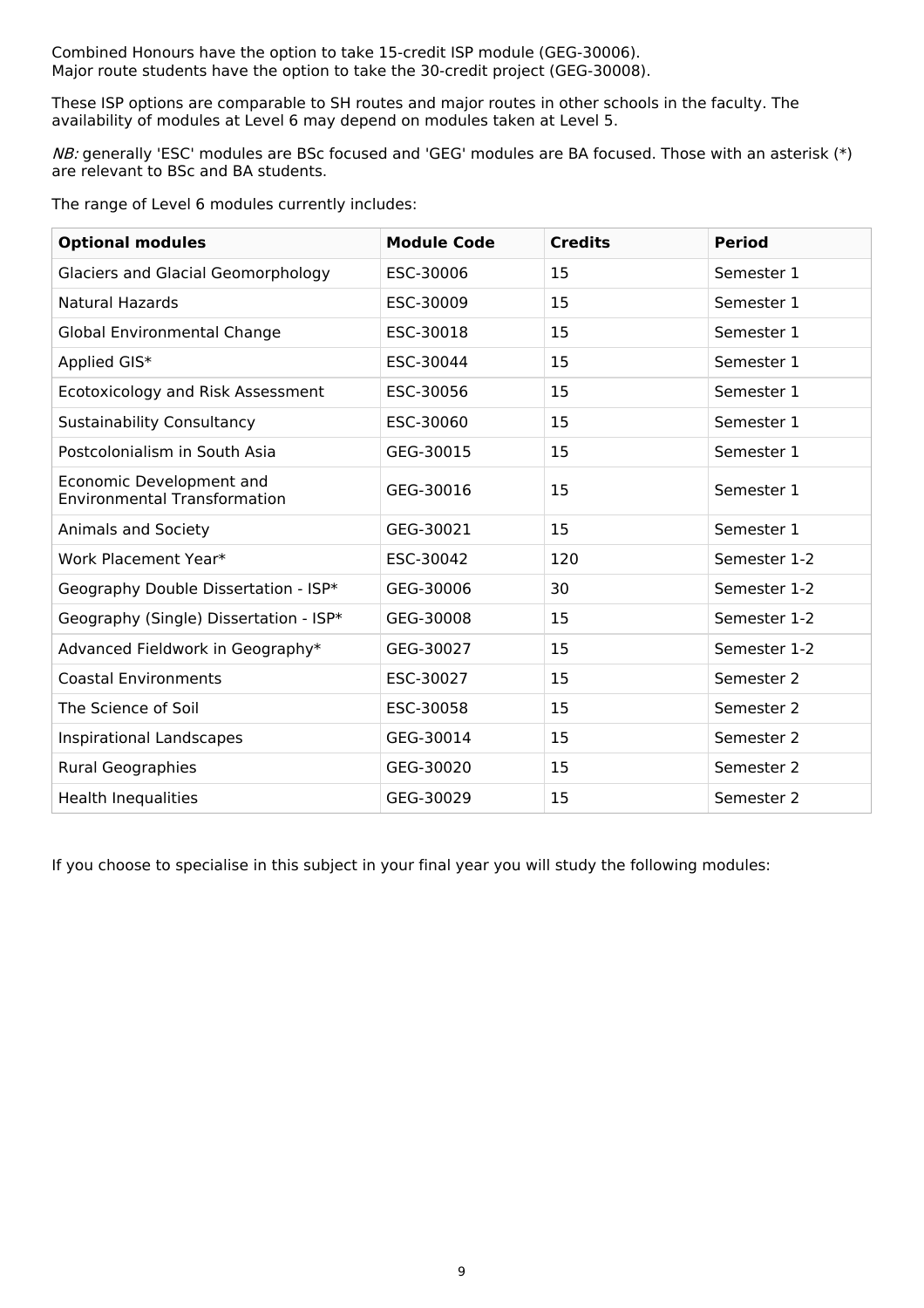| <b>Optional modules</b>                                         | <b>Module Code</b> | <b>Credits</b> | <b>Period</b> |
|-----------------------------------------------------------------|--------------------|----------------|---------------|
| <b>Glaciers and Glacial Geomorphology</b>                       | ESC-30006          | 15             | Semester 1    |
| Global Environmental Change                                     | ESC-30018          | 15             | Semester 1    |
| Applied GIS*                                                    | ESC-30044          | 15             | Semester 1    |
| Postcolonialism in South Asia                                   | GEG-30015          | 15             | Semester 1    |
| Economic Development and<br><b>Environmental Transformation</b> | GEG-30016          | 15             | Semester 1    |
| Animals and Society                                             | GEG-30021          | 15             | Semester 1    |
| Geography Double Dissertation - ISP*                            | GEG-30006          | 30             | Semester 1-2  |
| Geography (Single) Dissertation - ISP*                          | GEG-30008          | 15             | Semester 1-2  |
| Advanced Fieldwork in Geography*                                | GEG-30027          | 15             | Semester 1-2  |
| <b>Coastal Environments</b>                                     | ESC-30027          | 15             | Semester 2    |
| Inspirational Landscapes*                                       | GEG-30014          | 15             | Semester 2    |
| <b>Rural Geographies</b>                                        | GEG-30020          | 15             | Semester 2    |
| <b>Health Inequalities</b>                                      | GEG-30029          | 15             | Semester 2    |

### **Level 6 Module Rules**

Major route: \*Students MUST take EITHER GEG-30006 Geography Double Dissertation (30 credits) OR GEG-30008 Geography Single Dissertation (15 credits) as a compulsory module.

Work Placement Year (ESC-30042) - optional

## **9. Final and intermediate awards**

Credits required for each level of academic award are as follows:

| <b>Honours</b><br><b>Degree</b>                     | 360<br>credits | You will require at least 120 credits at levels 4, 5 and 6<br>You must accumulate a minimum of 135 credits in each Principal Subject (270 credits<br>in total), with at least 45 credits at each level of study (Levels 4, 5 and 6) in each of<br>two Principal Subjects (90 credits per year). Your degree title will be 'subject X and<br>subject Y'.<br>If you choose to study one Principal subject in your final year of study a minimum of<br>90 credits in that subject is required. Your degree title will be 'subject X with subject<br>Υ'. |
|-----------------------------------------------------|----------------|------------------------------------------------------------------------------------------------------------------------------------------------------------------------------------------------------------------------------------------------------------------------------------------------------------------------------------------------------------------------------------------------------------------------------------------------------------------------------------------------------------------------------------------------------|
| <b>Diploma</b><br>in Higher<br><b>Education</b>     | 240<br>credits | You will require at least 120 credits at level 4 or higher and at least 120 credits at<br>level 5 or higher                                                                                                                                                                                                                                                                                                                                                                                                                                          |
| <b>Certificate</b><br>in Higher<br><b>Education</b> | 120<br>credits | You will require at least 120 credits at level 4 or higher                                                                                                                                                                                                                                                                                                                                                                                                                                                                                           |

- BSc Geography students must take compulsory BSc subject-specific modules at Level 4 (ESC-10039) and 5 (ESC-20029) - these pathways inform decision-making for BSc option choices at Level 6.
- BA Geography students must take compulsory BA subject-specific modules at Level 4 (GEG-10013) and  $\bullet$ 5 (GEG-20010) - these pathways inform decision-making for BA option choices at Level 6.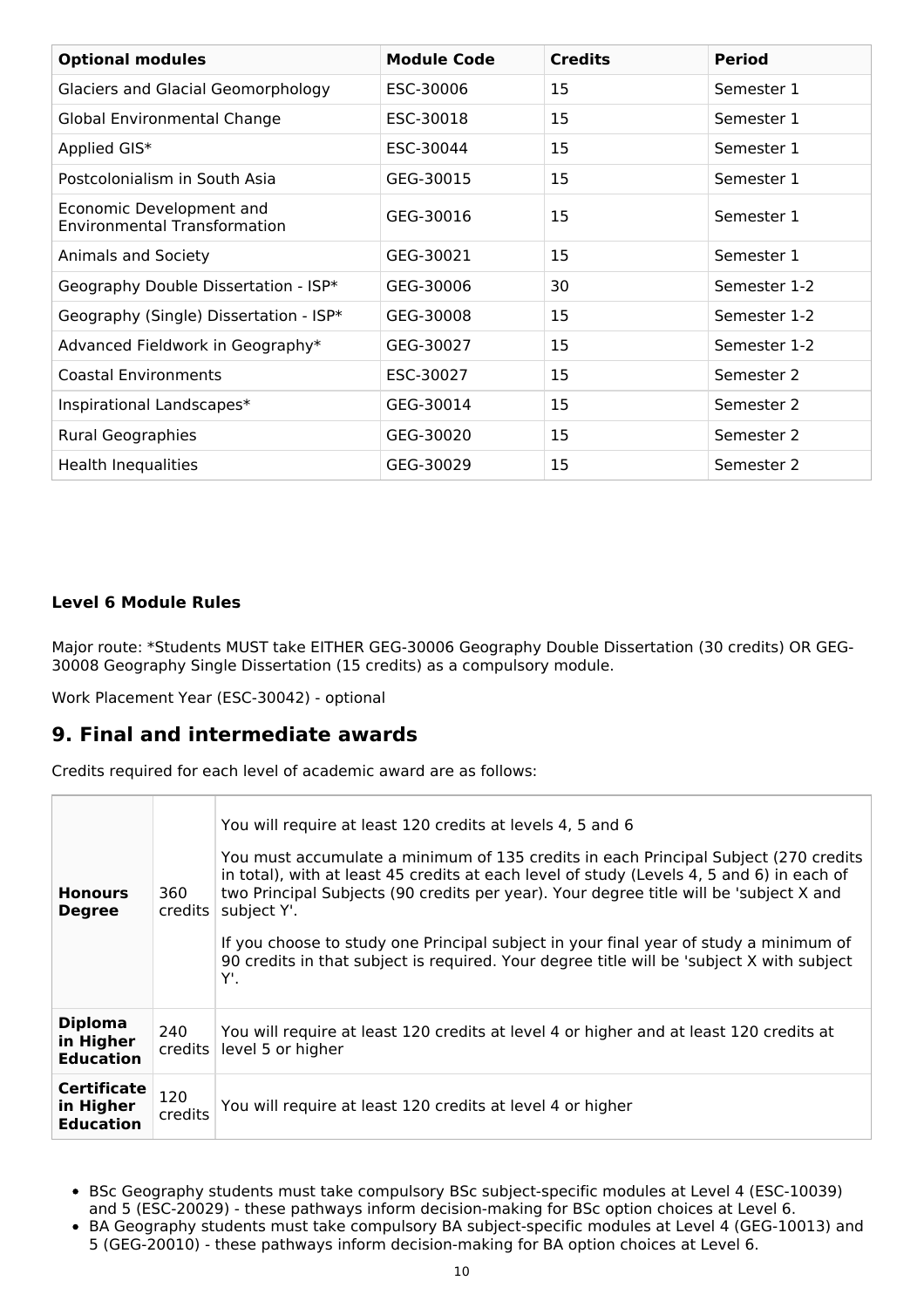**International Year option:** in addition to the above students must pass a module covering the international year in order to graduate with a named degree including the 'international year' wording. Students who do not complete, or fail the international year, will be transferred to the three-year version of the programme.

**Work Placement Year option:** students also have the opportunity to participate on the work placement year as part of their degree. Completing a placement improves the skills and attributes gained from your degree and also improves your graduate employment prospects.

## **10. How is the Programme Assessed?**

The wide variety of assessment methods used on this programme at Keele reflects the broad range of knowledge and skills that are developed as you progress through the degree programme. Teaching staff pay particular attention to specifying clear assessment criteria and providing timely, regular and constructive feedback that helps to clarify things you did not understand and helps you to improve your performance. The following list is representative of the variety of assessment methods used on your programme:

- **Essays** allow you to demonstrate your ability to articulate ideas clearly using argument and reasoning skills and with close reference to the contexts and critical concepts covered in the modules. Essays also develop and demonstrate research and presentation skills (including appropriate scholarly referencing).
- **Technical reports** structured proformas and reports are formal summaries of work that test students' understanding of the practical aspects of the programme and develop the skills necessary to enable students to present and analyse their results.
- **Reflective diaries** require students to keep a record of their critical or creative responses to the work of the module. They are assessed on the quality of this reflection and on their ability to respond constructively to the challenges and difficulties they encounter in the process of their own creative development and learning.
- **Maps and Poster presentations** demonstrate the ability of the student to present complex concepts and information in a clear and concise manner, to interact and communicate effectively to a wide range of professional environments, including to both scientific and non-scientific audiences.
- **In-class and online exercises** taken either conventionally or online via the Keele Learning Environment (KLE) assess students' subject knowledge and their ability to apply it in a more structured and focused way.
- **Individual or group oral presentations** assess individual student's subject knowledge and understanding. They also test their ability to work effectively as members of a team, to communicate what they know orally and visually, and to reflect on these processes as part of their own personal development.
- **Field course notebook and portfolios** assess work that has been carried out in the field, and typically include field notebooks, research proposals, short quizzes and both oral and written presentations. The specific assessment portfolio will vary according to the field course destination and subject focus. Fieldwork is a distinctive core component of all the Geography courses.
- **Research proposals** require students to develop an independent research project and think through theoretical problems surrounding methodology and practical concerns relating to, for example, availability of sample, financial restrictions, and time limits. This form of assessment is key to the development of independent research skills and a portfolio of employability skills.
- **Independent Project work** test students' knowledge of different research methodologies and the limits and provisional nature of knowledge. They also enable students to demonstrate their ability to formulate research questions and to answer them using appropriate methods.

Marks are awarded for summative assessments designed to assess your achievement of learning outcomes. You will also be assessed formatively to enable you to monitor your own progress and to assist staff in identifying and addressing any specific learning needs. Feedback, including guidance on how you can improve the quality of your work, is also provided on all summative assessments within three working weeks of submission, unless there are compelling circumstances that make this impossible, and more informally in seminar discussions.

# **11. Contact Time and Expected Workload**

This contact time measure is intended to provide you with an indication of the type of activity you are likely to undertake during this programme. The data is compiled based on module choices and learning patterns of students on similar programmes in previous years. Every effort is made to ensure this data is a realistic representation of what you are likely to experience, but changes to programmes, teaching methods and assessment methods mean this data is representative and not specific.

Undergraduate courses at Keele contain an element of module choice; therefore, individual students will experience a different mix of contact time and assessment types dependent upon their own individual choice of modules. The figures below are an example of activities that a student may expect on your chosen course by year stage of study. Contact time includes scheduled activities such as: lecture, seminar, project supervision, demonstration, practical classes and labs, supervised time in labs/workshop, fieldwork and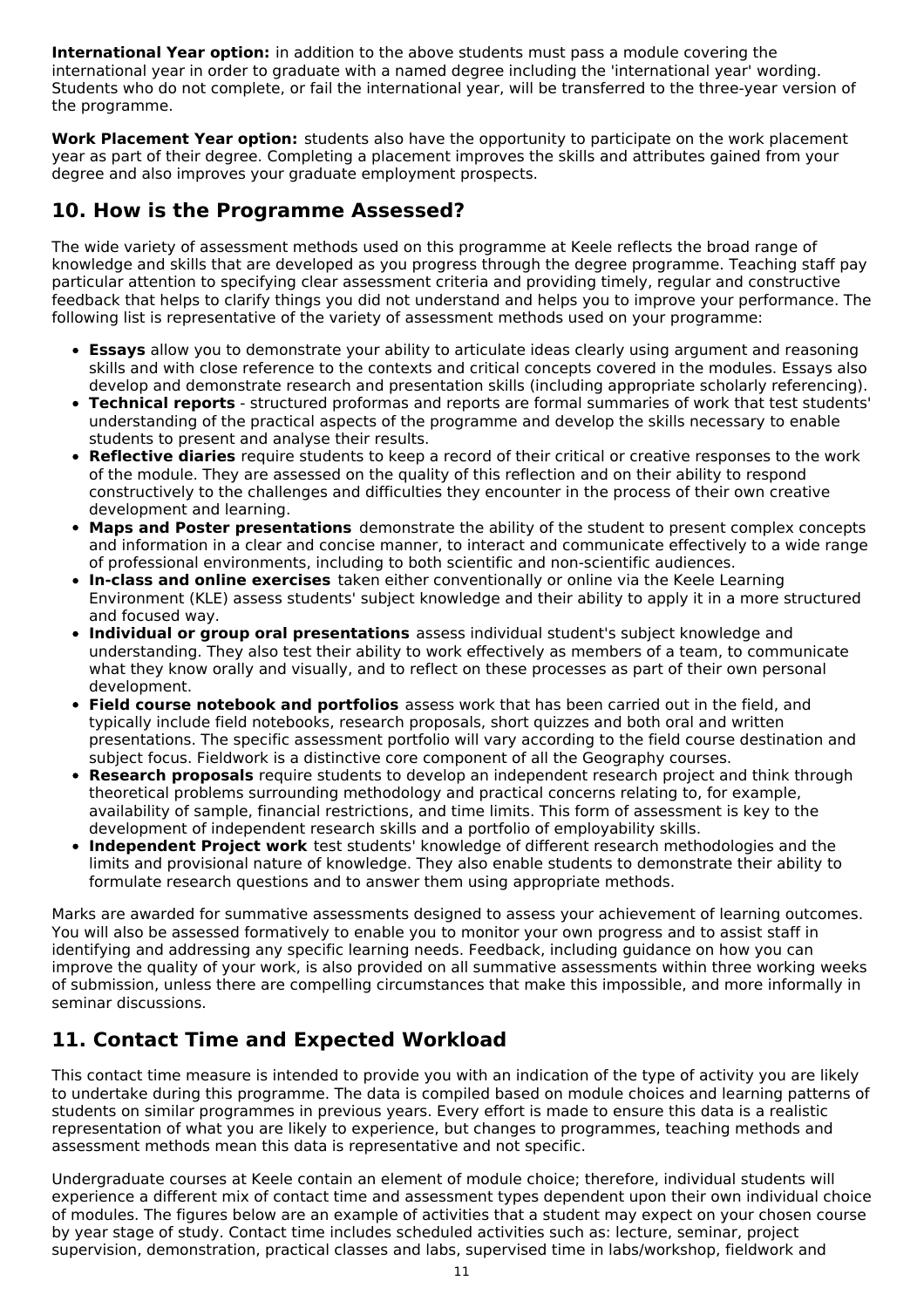external visits. The figures are based on 1,200 hours of student effort each year for full-time students.

### **Activity**

|                     | <b>Scheduled learning and teaching</b><br>activities | <b>Guided independent</b><br><b>Study</b> | <b>Placements</b> |
|---------------------|------------------------------------------------------|-------------------------------------------|-------------------|
| Year 1 (Level<br>4) | 31%                                                  | 69%                                       | 0%                |
| Year 2 (Level<br>5) | 29%                                                  | 71%                                       | 0%                |
| Year 3 (Level<br>6) | 13%                                                  | 87%                                       | 0%                |

## **12. Accreditation**

This programme does not have accreditation from an external body.

## **13. University Regulations**

The University Regulations form the framework for learning, teaching and assessment and other aspects of the student experience. Further information about the University Regulations can be found at: <http://www.keele.ac.uk/student-agreement/>

If this programme has any exemptions, variations or additions to the University Regulations these will be detailed in an Annex at the end of this document titled 'Programme-specific regulations'.

A student who has completed a semester abroad will not normally be eligible to transfer onto the International Year option.

Students are expected to attend all practical classes, seminars, fieldcourses and lectures. Attendance at all these sessions is monitored and checked by the academic support staff and course directors. Students who display a poor attendance record for no good reason may be subject to disciplinary action.

Students are required to follow the guidelines provided in the Safety and Fieldcourse Handbooks. Instructions contained in course, year and module handbooks constitute part of the regulations.

## **14. Other Learning Opportunities**

### **Study abroad (semester)**

Students on the programme have the potential opportunity to spend a semester abroad in their second year studying at one of Keele's international partner universities.

Exactly which countries are available depends on the student's choice of degree subjects. An indicative list of countries is on the website (<http://www.keele.ac.uk/studyabroad/partneruniversities/>); however this does not guarantee the availability of study in a specific country as this is subject to the University's application process for studying abroad.

No additional tuition fees are payable for a single semester studying abroad but students do have to bear the costs of travelling to and from their destination university, accommodation, food and personal costs. Depending on the destination they are studying at additional costs may include visas, study permits, residence permits, and compulsory health checks. Students should expect the total costs of studying abroad to be greater than if they study in the UK, information is made available from the Global Education Team throughout the process, as costs will vary depending on destination.

Whilst students are studying abroad any Student Finance eligibility will continue, where applicable students may be eligible for specific travel or disability grants. Students who meet external eligibility criteria may be eligible for grants as part of this programme. Students studying outside of this programme may be eligible for income dependent bursaries at Keele. Students travel on a comprehensive Keele University insurance plan, for which there are currently no additional charges. Some governments and/or universities require additional compulsory health coverage plans; costs for this will be advised during the application process.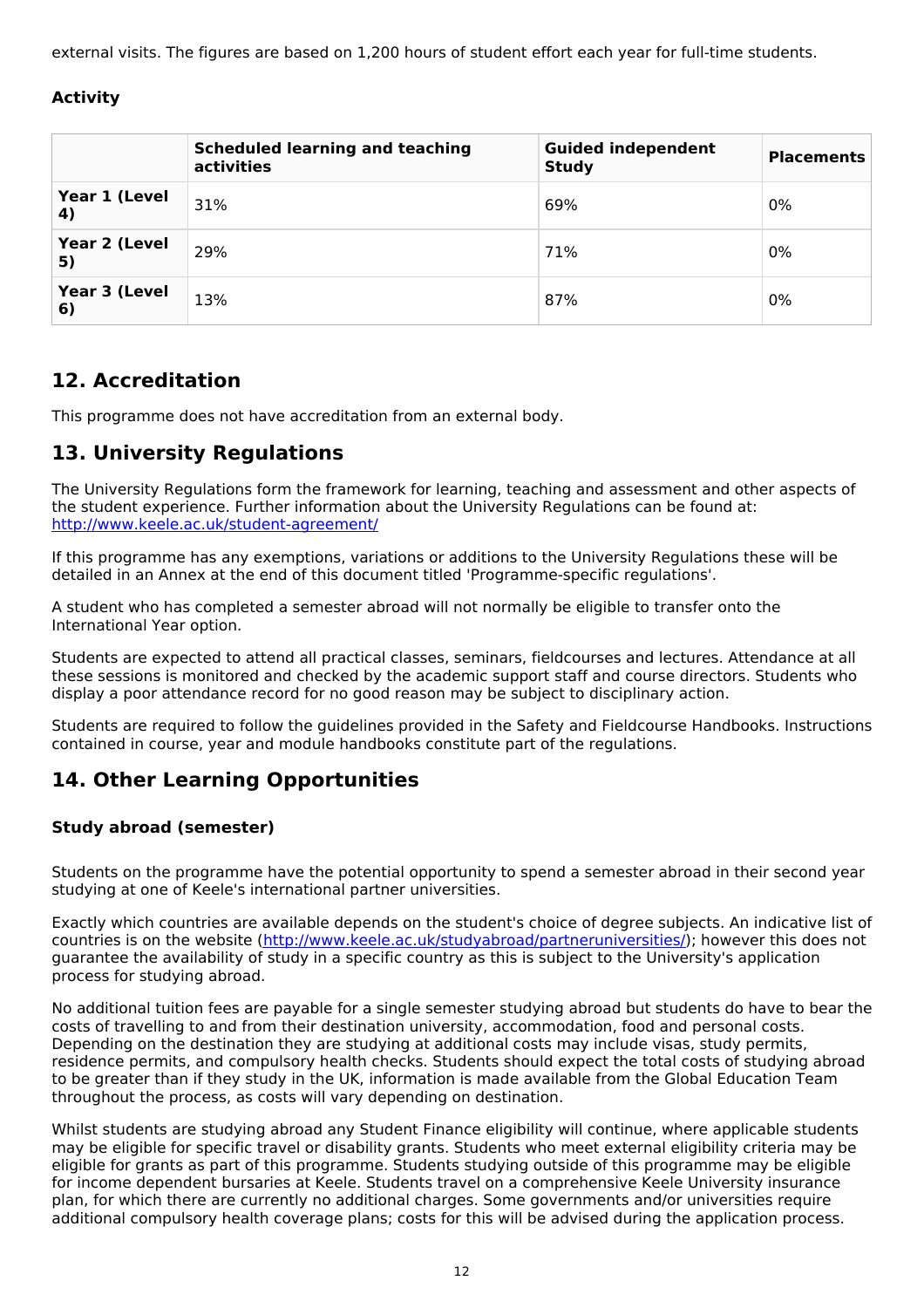### **Study Abroad (International Year)**

A summary of the International Year, which is a potential option for students after completion of year 2 (Level 5), is provided in the Annex for the International Year.

### **Other opportunities**

Fieldwork is an important part of geographer's training, providing the opportunity to acquire and practice field-based skills, to develop skills of observation and recording and to work as effective members of a team.

## **15. Additional Costs**

#### **Field Course Costs**

All students will do mandatory field courses as part of their degree programme at Level 4, with options at Levels 5 and 6. There is a range of field courses and costs are dependent on degree route, module choices and the nature of the independent project work taken by students. The University provides significant financial support to subsidise the cost of the field course programme for students. Students will have the option to choose field course destinations that involve no additional cost, or to choose destinations that, although still subsidised, will involve some additional cost to the student. In order to help students manage their field course costs, the payments are spread over the course of the academic year in which you participate in the field course, normally October, February and May. The first instalment is non-refundable due to the need to pre-book accommodation, flights, etc. in advance.

The costs of field courses are indicated at the start of the year, with details posted on student notice boards to enable students to make informed decisions on the choices available.

#### **First Year Students**

There are no charges to year 1 students taking field courses in the first year of their programme. The University pays for these costs. Students are responsible for their own subsistence.

#### **Second Year Students**

Optional residential field course at Level 5. Students are responsible for organising their own transport and accommodation as well as paying any costs incurred whilst carrying out fieldwork. These costs are extremely variable as they are dependent on where the student carries out their project. Locations may change. Students are responsible for their own subsistence.

#### **Third Year Students**

Costs are minimal if the project work is undertaken in the students' local area. There is also a charge of £10 of an optional field excursion. Students are responsible for all costs on the 'Advanced Fieldwork in Geography' module (GEG-30027).

IMPORTANT: Students are expected to have adequate clothing for field trips. Costs are only for indicative purposes and correct at the time of printing. Costs are dependent on the options chosen by students and susceptible to changes in the number of students taking field courses and changes in external factors such as flight and accommodation costs outside the University's control. In addition, we reserve the right to change the venues of field courses due to both cost and academic considerations

| <b>Activity</b>                                               | <b>Estimated Cost</b> |
|---------------------------------------------------------------|-----------------------|
| Geography - One-week, optional residential field course       | £50-£850              |
| Field excursion for Level 6 modules                           | £0-30                 |
| Equipment: Waterproof clothing and footwear for field courses | £100                  |
| <b>Total estimated additional costs</b>                       | £150-980              |

These costs have been forecast by the University as accurately as possible but may be subject to change as a result of factors outside of our control (for example, increase in costs for external services). Forecast costs are reviewed on an annual basis to ensure they remain representative. Where additional costs are in direct control of the University we will ensure increases do not exceed 5%.

As to be expected there will be additional costs for inter-library loans and potential overdue library fines, print and graduation. We do not anticipate any further costs for this programme.

## **16. Annex - International Year**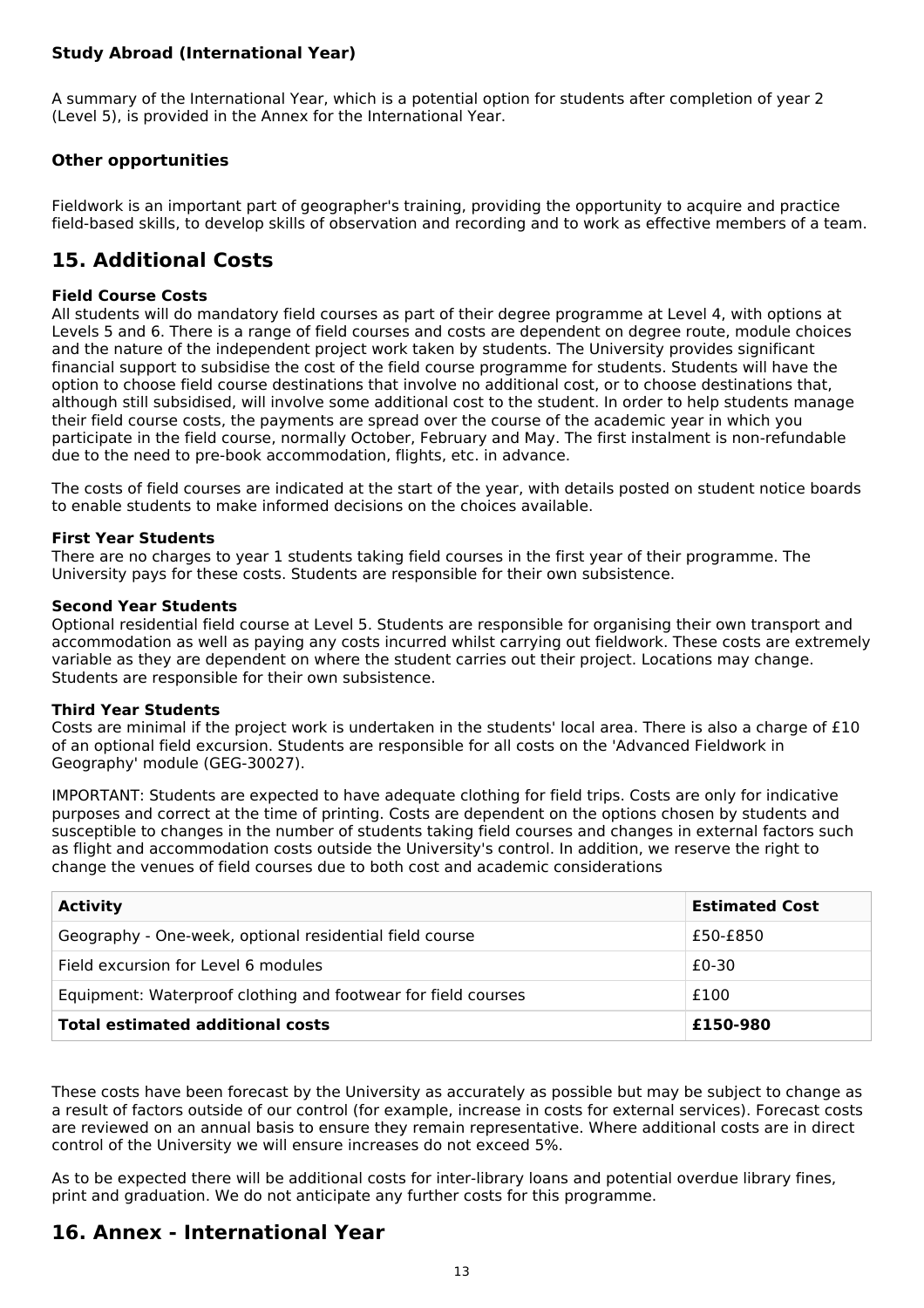#### **Geography with International Year**

Please note: in order to be eligible to take the International Year option your other subject must also offer this option. Please refer to the information published in the course document for your other subject.

#### **International Year Programme**

Students registered for this Combined Honours programme may either be admitted for or apply to transfer during their period of study at Level 5 to the Combined Honours programme in both their principal subjects, providing that they meet the progression criteria outlined in this document. Students accepted onto the International Year programme will have an extra year of study at an international partner institution after they have completed Year 2 (Level 5) at Keele.

Students who successfully complete both the second year (Level 5) and the International Year will be permitted to progress to Level 6. Students who fail to satisfy the examiners in respect of the International Year will normally revert to the Combined Honours programme without the International Year and progress to Level 6 on that basis. The failure will be recorded on the student's final transcript.

Study at Level 4, Level 5 and Level 6 will be as per the main body of this document. The additional detail contained in this annex will pertain solely to students registered for the International Year option.

#### **International Year Programme Aims**

In addition to the programme aims specified in the main body of this document, the international year programme of study aims to provide students with:

- 1. Personal development as a student and a researcher with an appreciation of the international dimension of their subject
- 2. Experience of a different culture, academically, professionally and socially

#### **Entry Requirements for the International Year**

Students may apply to the 4-year programme during Level 5. Admission to the International Year is subject to successful application, interview and references from appropriate staff.

The criteria to be applied are:

- Academic Performance (an average of 55% across all modules at Level 5 is required. Students with up to 15 credits of re-assessment who meet the 55% requirement may progress to the International Year. Where no Semester 1 marks have been awarded performance in 1st year marks and ongoing 2nd year assessments are taken into account)
- General Aptitude (to be demonstrated by application for study abroad, interview during the 2nd semester of year 2 (Level 5), and by recommendation of the student's personal tutor, 1st and 2nd year tutors and programme director)

Students may not register for both an International Year and a Placement Year.

#### **Student Support**

Students will be supported whilst on the International Year via the following methods:

- Phone or Skype conversations with Study Abroad tutors, in line with recommended Personal Tutoring meeting points.
- Support from the University's Global Education Team

### **Learning Outcomes**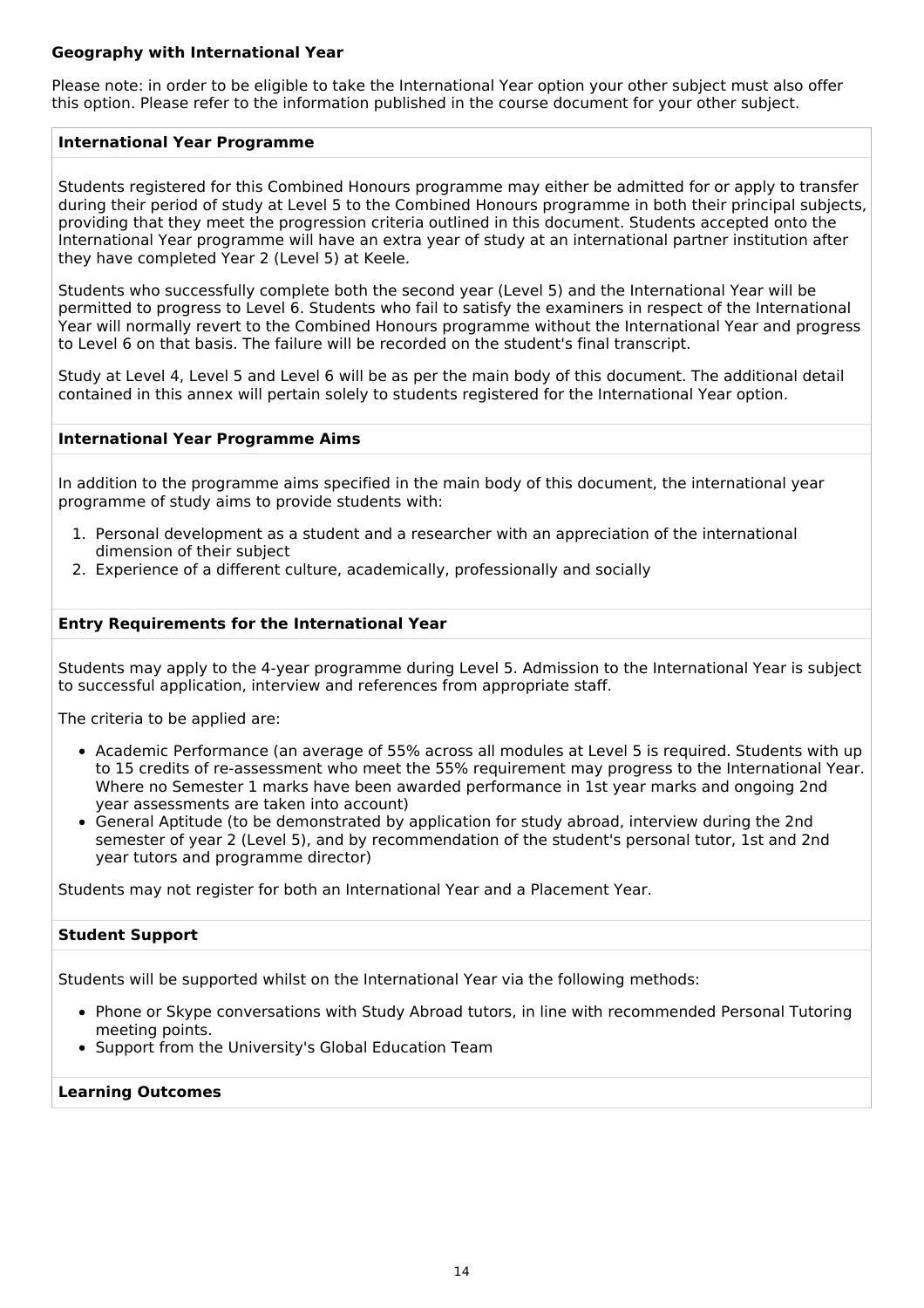In addition to the learning outcomes specified in the main text of the Programme Specification, students who complete a Keele undergraduate programme with International Year will be able to:

- 1. Describe, discuss and reflect upon the cultural and international differences and similarities of different learning environments
- 2. Discuss the benefits and challenges of global citizenship and internationalisation
- 3. Explain how their perspective on their academic discipline has been influenced by locating it within an international setting.
- 4. Apply their experiences abroad to the specific graduate attributes associated with their Geography degree.
- 5. Integrate, apply and develop fundamental geographical principles to describe and explain phenomena and solve problems in the context of selected topics within contemporary Geography.

Please note that students on Combined Honours programmes with International Year must meet the subject-specific learning outcomes for BOTH their principal subjects.

These learning outcomes will all be assessed by the submission of a satisfactory individual learning agreement, the successful completion of assessments at the partner institution and the submission of the reflective portfolio element of the international year module.

#### **Course Regulations**

Students registered for the International Year are subject to the programme-specific regulations (if any) and the University regulations. In addition, during the International Year, the following regulations will apply:

Students undertaking the International Year must complete 120 credits, which must comprise at least 40% in the student's discipline area.

This may impact on your choice of modules to study, for example you will have to choose certain modules to ensure you have the discipline specific credits required.

Students are barred from studying any module with significant overlap to the Level 6 modules to be studied on their return. Significant overlap with Level 5 modules previously studied should also be avoided.

#### **Additional costs for the International Year**

Tuition fees for students on the International Year will be charged at 15% of the annual tuition fees for that year of study, as set out in Section 1. The International Year can be included in your Student Finance allocation, to find out more about your personal eligibility see: [www.gov.uk](http://www.gov.uk/)

Students will have to bear the costs of travelling to and from their destination university, accommodation, food and personal costs. Depending on the destination they are studying at additional costs may include visas, study permits, residence permits, and compulsory health checks. Students should expect the total costs of studying abroad be greater than if they study in the UK, information is made available from the Global Education Team throughout the process, as costs will vary depending on destination.

Students who meet external eligibility criteria may be eligible for grants as part of this programme. Students studying outside of this programme may be eligible income dependent bursaries at Keele.

Students travel on a comprehensive Keele University insurance plan, for which there are currently no additional charges. Some Governments and/or universities require additional compulsory health coverage plans; costs for this will be advised during the application process.

## **17. Annex - Work Placement Year**

#### **Geography with Work Placement Year**

**Work Placement Year summary**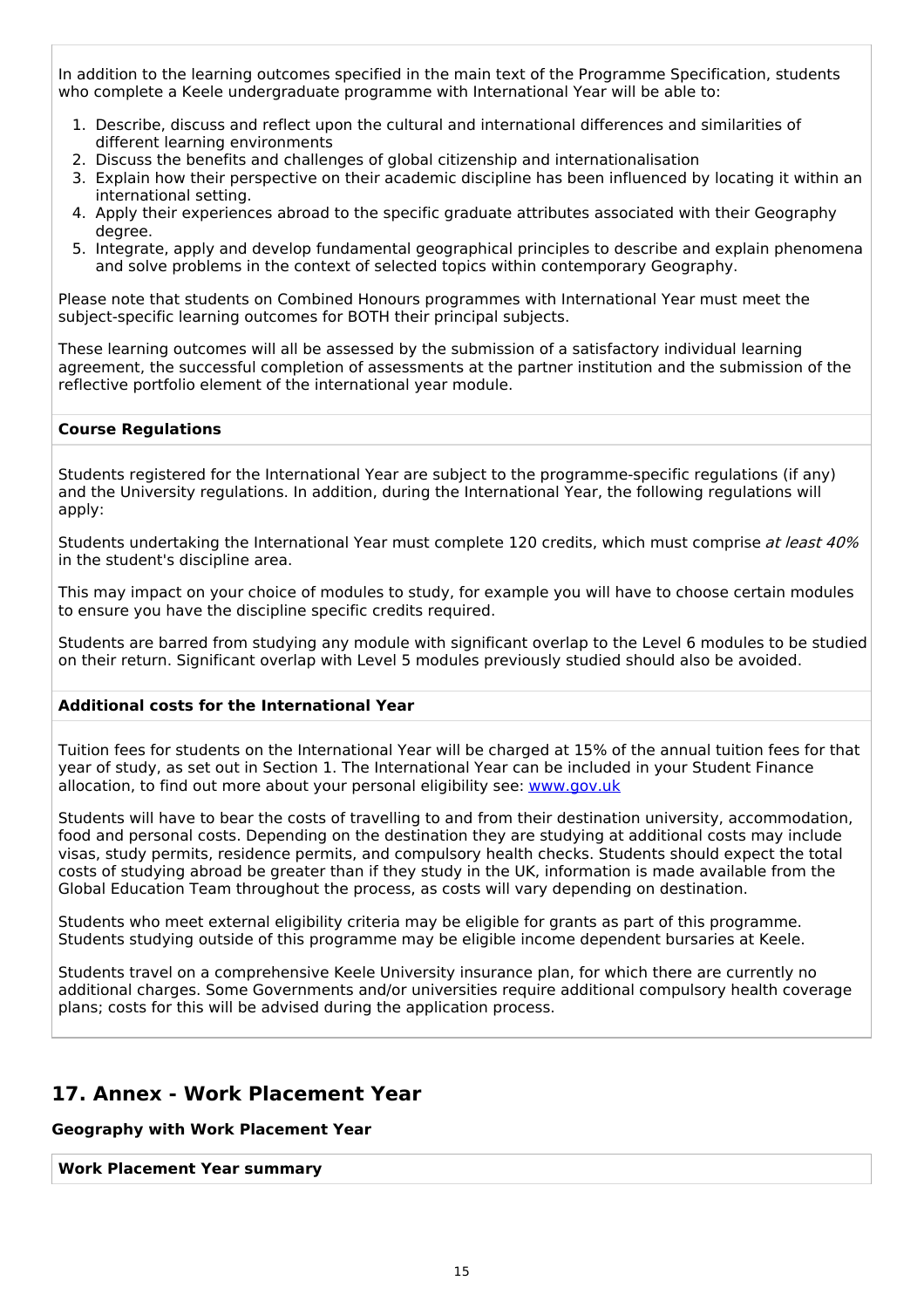Students registered for this programme may either be admitted for or apply to transfer during their studies to the 'with Work Placement Year' option (NB: for Combined Honours students the rules relating to the work placement year in the subject where the placement is organised are to be followed). Students accepted onto this programme will have an extra year of study (the Work Placement Year) with a relevant placement provider after they have completed Year 2 (Level 5) at Keele.

Students who successfully complete both the second year (Level 5) and the Work Placement Year will be permitted to progress to Level 6. Students who fail to satisfactorily complete the Work Placement Year will normally revert to the 3-year programme and progress to Level 6 on that basis. The failure will be recorded on the student's final transcript.

Study at Level 4, Level 5 and Level 6 will be as per the main body of this document. The additional detail contained in this annex will pertain solely to students registered for the Work Placement Year option.

#### **Work Placement Year Programme Aims**

In addition to the programme aims specified in the main body of this document, the Work Placement Year aims to provide students with:

1. the opportunity to carry out a long-term work-based learning experience in a geography focused role. 2. enhanced employability skills training

#### **Entry Requirements for the Work Placement Year**

Admission to the Work Placement Year is subject to successful application, interview and references from appropriate staff. Students have the opportunity to apply directly for the 4-year 'with work placement year' degree programme, or to transfer onto the 4-year programme at the end of Year-1 and in Year-2 at the end of Semester 1. Students who are initially registered for the 4-year degree programme may transfer onto the 3-year degree programme at any point in time, prior to undertaking the year-long work placement. Students who fail to pass the work placement year, and those who fail to meet the minimum requirements of the work placement year module (minimum 30 weeks full time (1,050 hours), or equivalent, work placement), will be automatically transferred onto the 3-year degree programme.

The criteria to be applied are:

- A good University attendance record and be in 'good academic standing'.
- Passed all Year-1 and Year-2 Semester 1 modules
- Students undertaking work placements will be expected to complete a Health and Safety checklist prior to commencing their work experience and will be required to satisfy the Health and Safety regulations of the company or organisation at which they are based.
- (International students only) Due to visa requirements, it is not possible for international students who require a Tier 4 Visa to apply for direct entry onto the 4-year with Work Placement Year degree programme. Students wishing to transfer onto this programme should discuss this with student support, the academic tutor for the work placement year, and the Programme Lead. Students should be aware that there are visa implications for this transfer, and it is the student's responsibility to complete any and all necessary processes to be eligible for this programme. There may be additional costs, including applying for a new Visa from outside of the UK for international students associated with a transfer to the work placement programme.

Students may not register for both an International Year and a Work Placement Year.

#### **Student Support**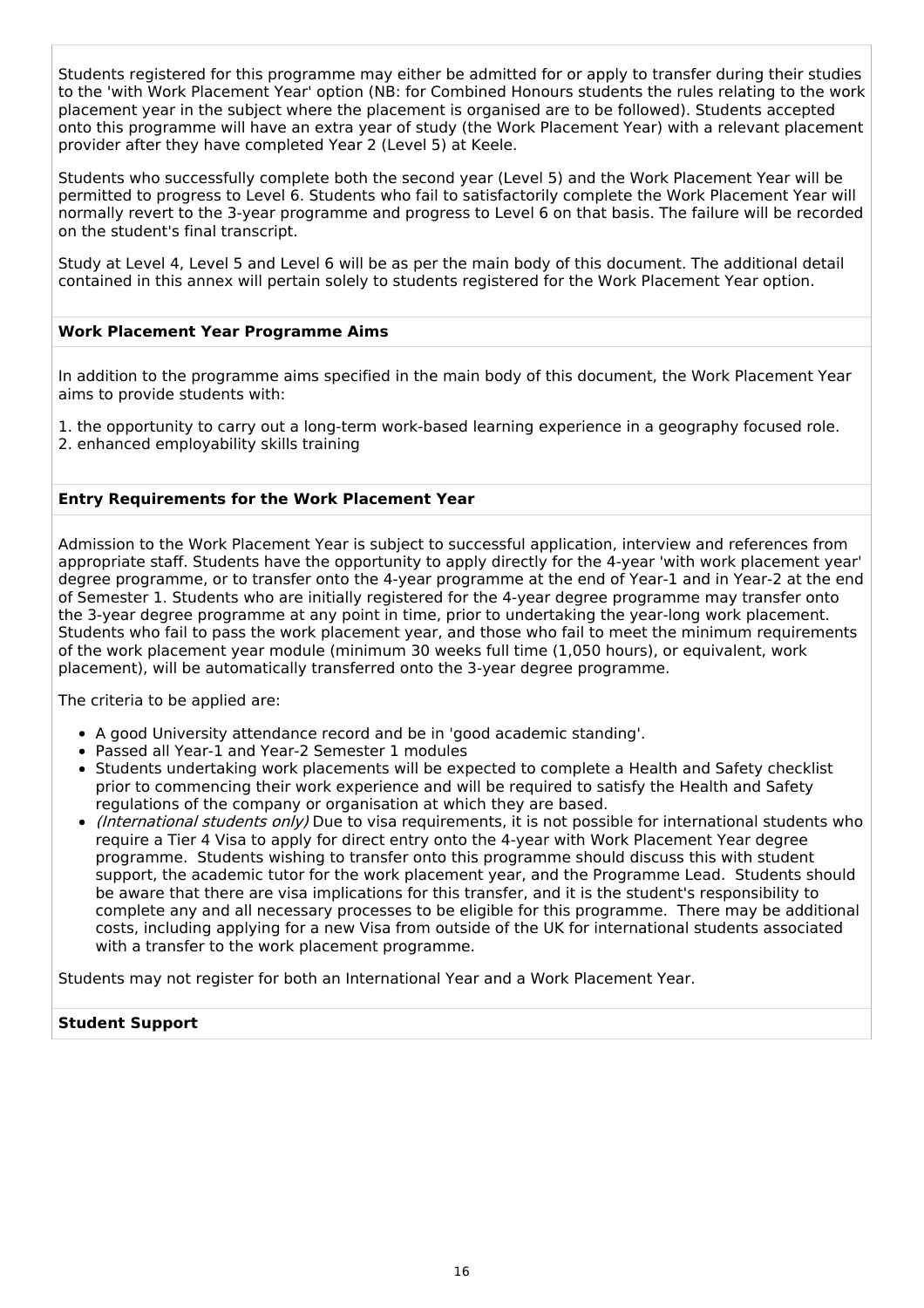Students will be supported whilst on the Work Placement Year via the following methods:

- Regular contact between the student and a named member of staff who will be assigned to the student as their University supervisor. The University supervisor will be in regular contact with the student throughout the year, and be on hand to provide advice (pastoral or academic) and liaise with the Placement supervisor on the student's behalf if required.
- Two formal contacts with the student during the placement year: the University supervisor will visit the student in their placement organization at around the 5 weeks afters placement has commenced, and then visit again (or conduct a telephone/video call tutorial) at around 15 weeks into the placement.
- Weekly supervision sessions will take place with the placement supervisor (or his/her nominee) throughout the duration of the placement.

#### **Learning Outcomes**

In addition to the learning outcomes specified in the main text of the Programme Specification, students who complete the 'with Work Placement Year' option will be able to:

In addition to the learning outcomes specified in the main text of the Programme Specification, students who complete the 'with Work Placement Year' option will be able to:

1. evaluate their own employability skills (via a SWOT analysis);

2. create Intended Learning Outcomes for their placement in order to develop the skills areas which they have identified as needing further enhancement; 3. develop, through practice in the work place, the workrelated skills identified through their SWOT

4. analysis and Intended Learning Outcomes;

5. apply academic theory learned as part of their taught degree to real situations in the work place;

6. reflect on their work placement activities and evaluate the impact on their own employability skills; 7. explain how the sector of the placement operates and identify the skills required to pursue careers within the sector.

These learning outcomes will be assessed through the non-credit bearing Work Placement Year module (ESC-30042) which involves:

1. the submission of a mid-placement portfolio comprising a SWOT analysis, action plan and an evaluation of the student's performance based on the placement supervisor's initial report;

2. the submission of a final placement report comprising a reflective diary and an evaluation of the student's performance based on the placement supervisor's final report.

#### **Regulations**

Students registered for the 'with Work Placement Year' option are subject to programme-specific regulations (if any) and the University regulations. In addition, during the Work Placement Year, the following regulations will apply:

- Students undertaking the Work Placement Year must successfully complete the zero-credit rated Work Placement Year' module (ESC-30042)
- In order to ensure a high quality placement experience, each placement agency will sign up to a placement contract (analogous to a service level agreement).
- Once a student has been accepted by a placement organisation, the student will make a preplacement visit and a member of staff identified within the placement contract will be assigned as the placement supervisor. The placement supervisor will be responsible for ensuring that the placement experience meets the agreed contract agreed with the University.
- The placement student will also sign up an agreement outlining his/her responsibilities in relation to the requirements of each organisation.

Students will be expected to behave professionally in terms of:

(i) conforming to the work practices of the organisation; and

(ii) remembering that they are representatives of the University and their actions will reflect on the School and have an impact on that organisation's willingness (or otherwise) to remain engaged with the placement.

**Additional costs for the Work Placement Year**